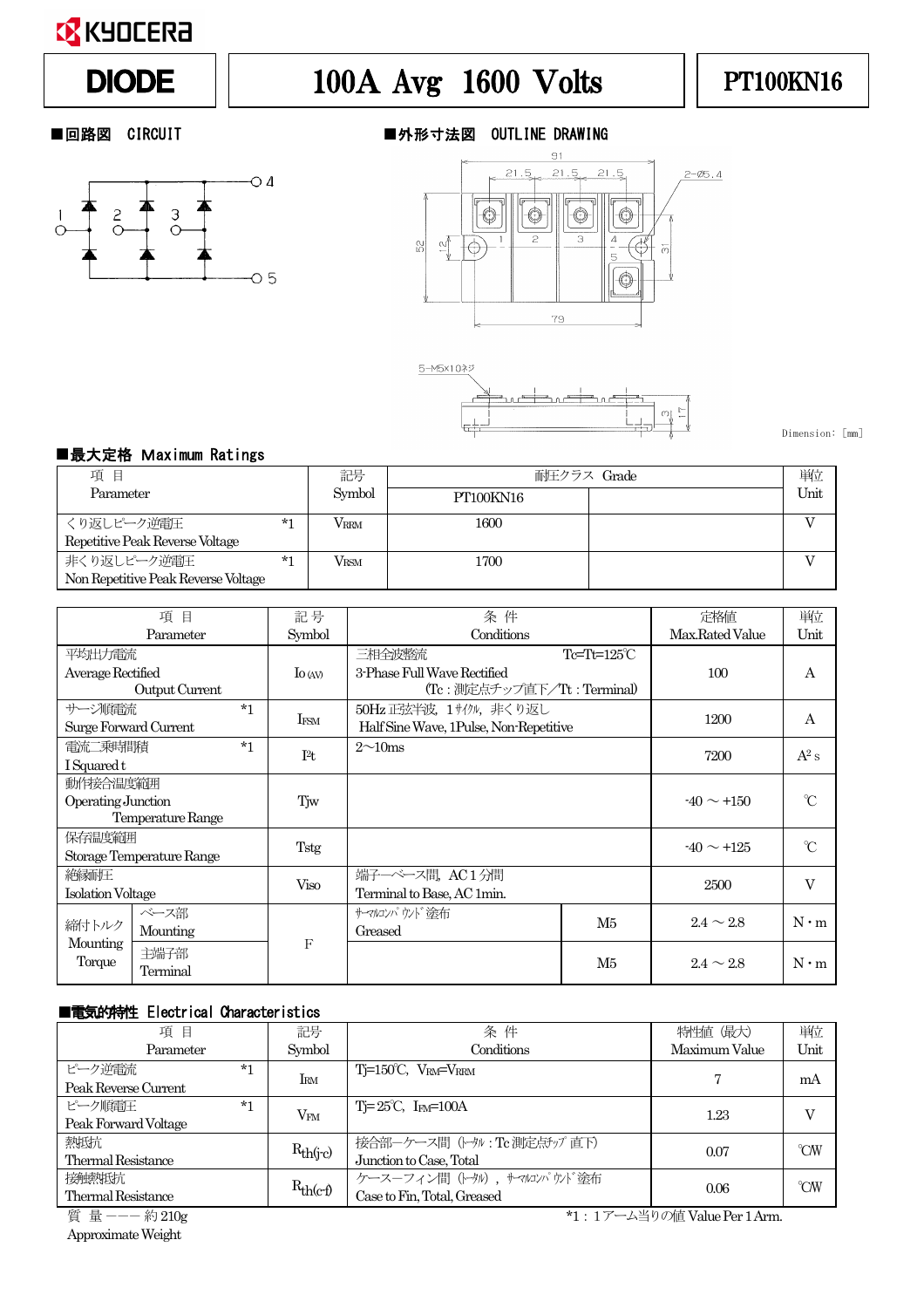*FORWARD CURRENT VS. VOLTAGE* 順電圧特性



時 順 電 流

瞬

 $(A)$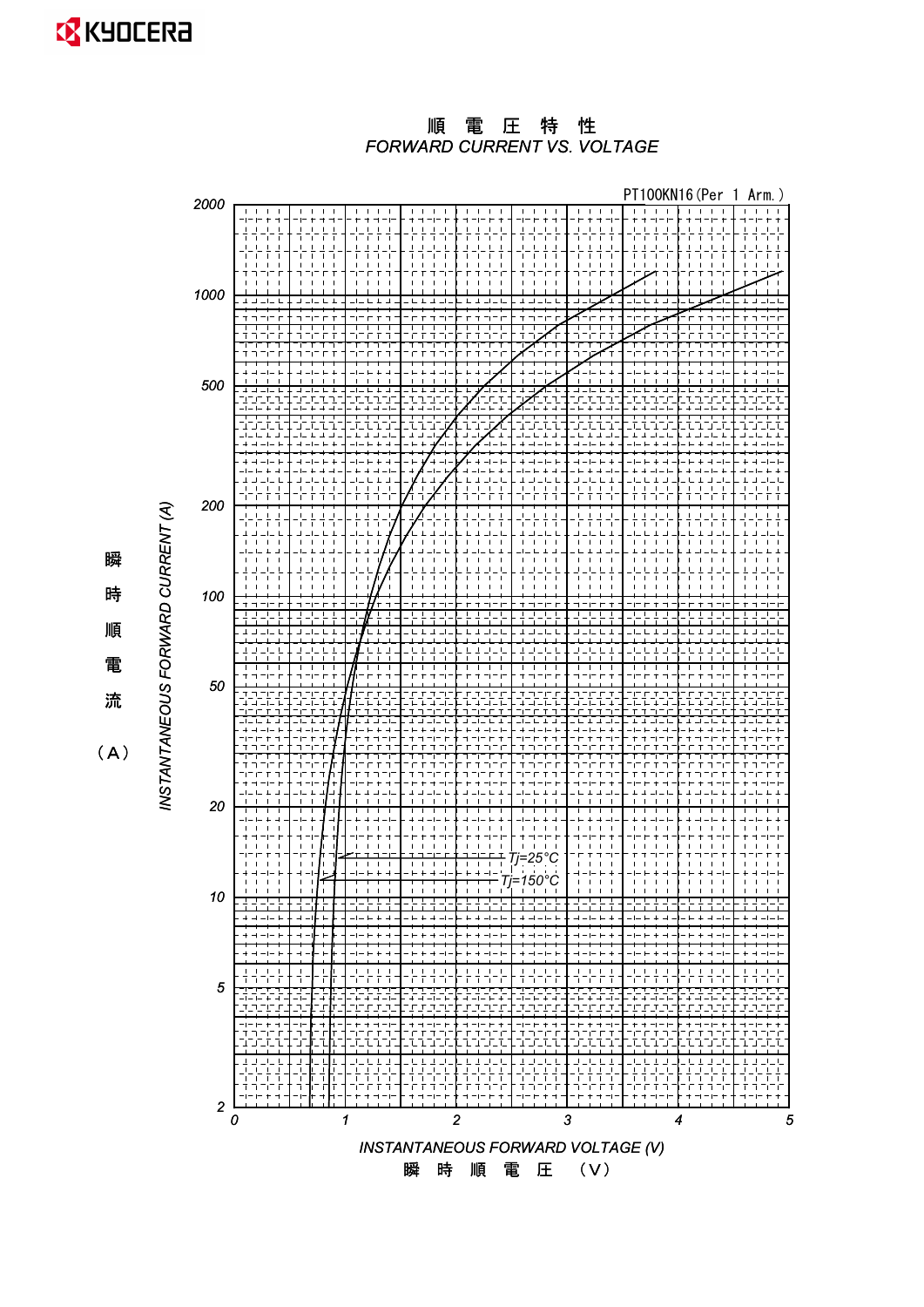



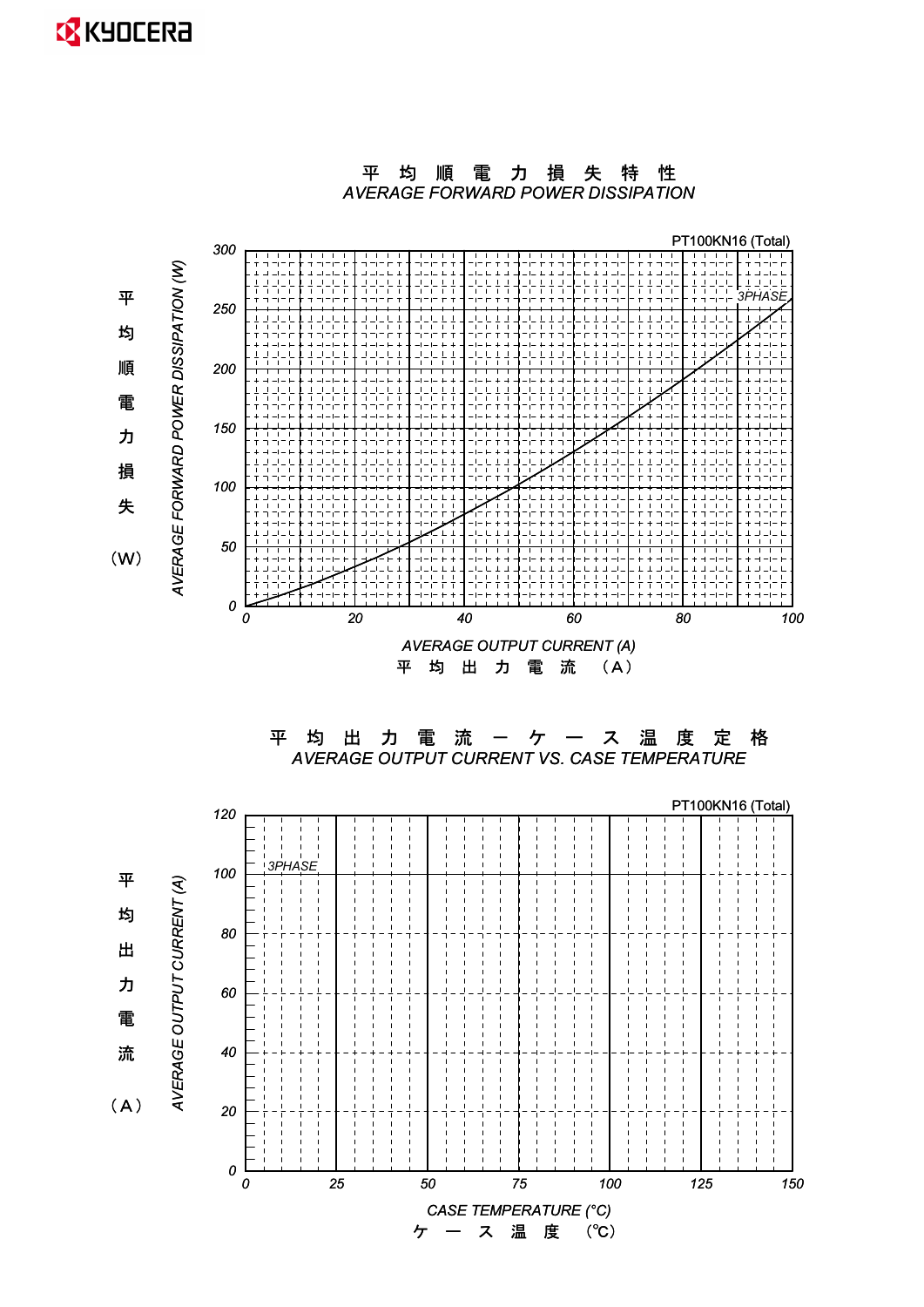

時 間 (s)